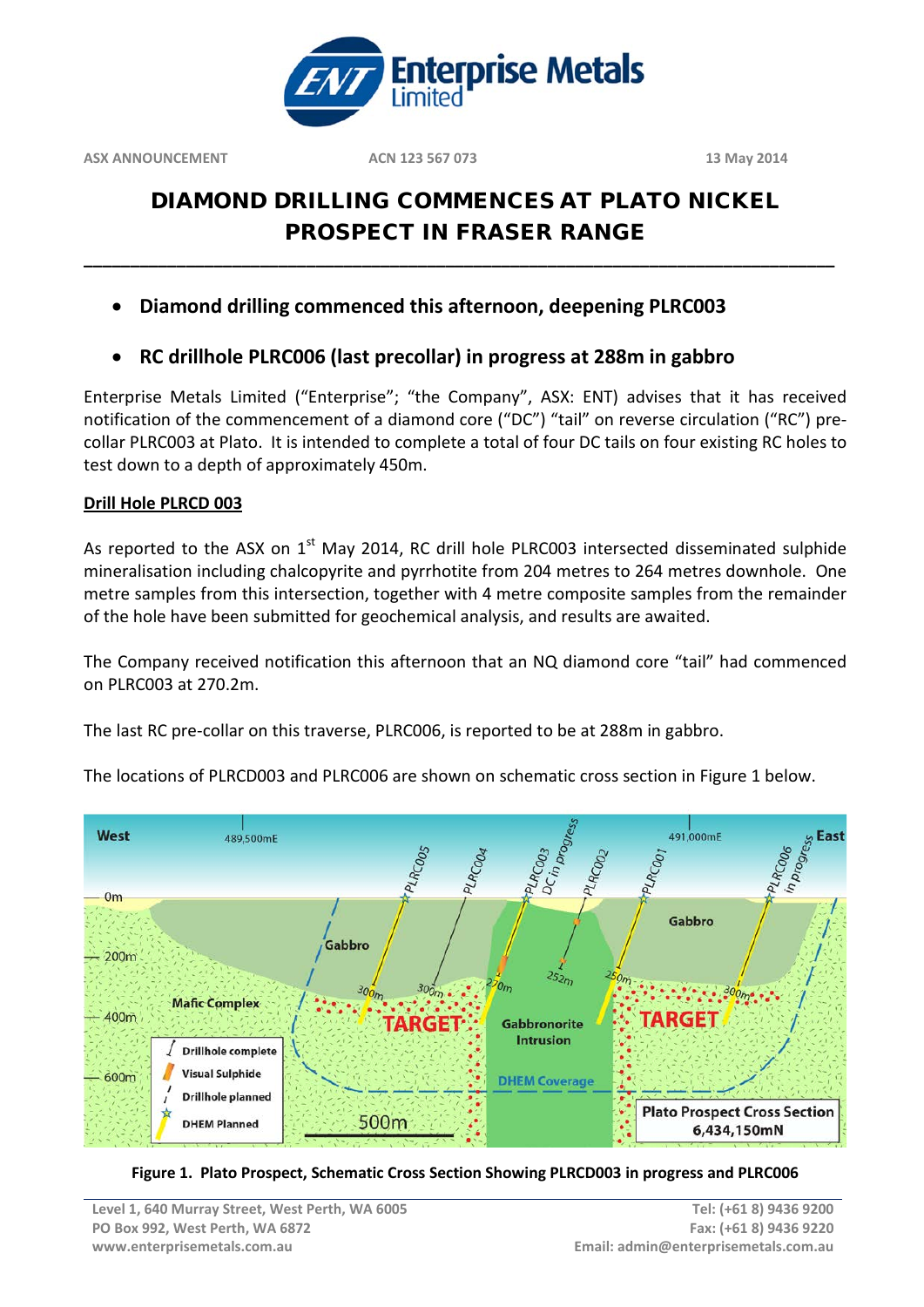The current RC scout drill traverse across Plato is a first pass drilling program designed to test a coincident soil geochemistry/magnetic feature with no outcrop. The intersection of disseminated sulphides in the lower part of PLRC003 and the upper part of hole PLRC002 are encouraging, and four DC tails have been planned at 400m spacing along Section 6,434,150mN to allow down hole EM surveys to be undertaken.

**\_\_\_\_\_\_\_\_\_\_\_\_\_\_\_\_\_\_\_\_\_\_\_\_\_\_\_\_\_\_\_\_\_\_\_\_\_\_\_\_\_\_\_\_\_\_\_\_\_\_\_\_\_\_\_\_\_\_\_\_\_\_\_\_\_\_\_\_\_\_\_\_\_\_\_\_\_\_\_\_\_**

The area to the north and south of this section requires deep looking ground EM surveying to search for buried conductors indicative of massive sulphides. The image shows the boundary of the planned deep ground EM survey, and two other magnetic lows, at Plato East and Plato West, that have now been interpreted as being of interest.

Shown in Figure 2 below is a magnetic image of Plato and the near completed scout RC line of holes. Included in the lower left hand corner of Figure 2 is an **Inset** illustrating the plan projection of Sirius Resources Ltd's Nova/Bollinger massive Ni/Cu sulphide deposit, at the same scale as the Plato image. This is included to demonstrate the minimum size target the Company is seeking.



**Figure 2. Plato Prospect, Magnetic Image Showing Locations of Drill Holes, and Inset with Nova/Bollinger Plan Projection for Scale**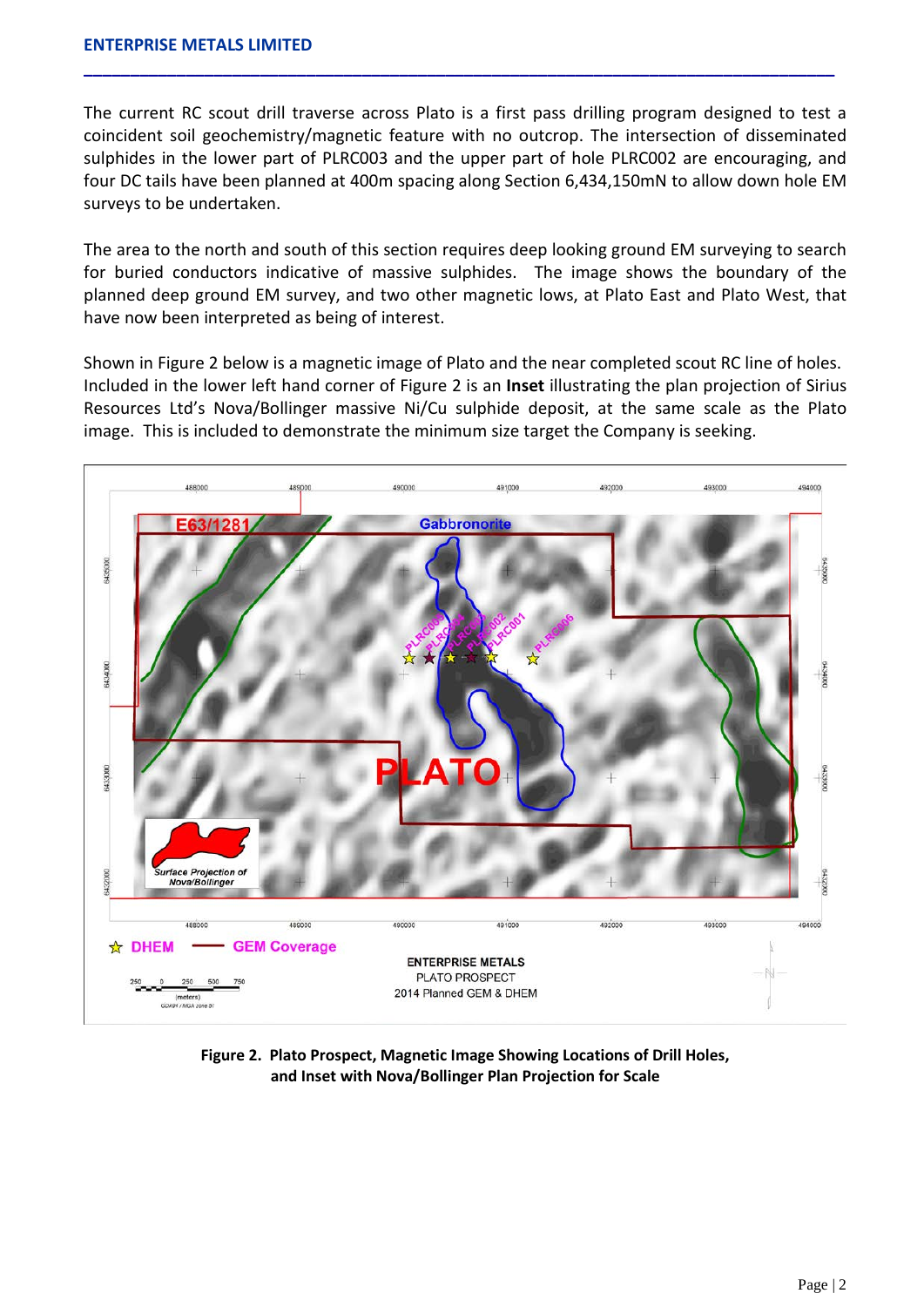#### **BACKGROUND**

The Plato Igneous Complex is interpreted to be a Proterozic-aged intrusion of similar type to intrusions that host significant nickel mines in Canada and also at Nova-Bollinger. Such intrusions display clear zonation in mineralogy and chemistry, with the zonation a clear vector for explorers to locate the most prospective areas.

**\_\_\_\_\_\_\_\_\_\_\_\_\_\_\_\_\_\_\_\_\_\_\_\_\_\_\_\_\_\_\_\_\_\_\_\_\_\_\_\_\_\_\_\_\_\_\_\_\_\_\_\_\_\_\_\_\_\_\_\_\_\_\_\_\_\_\_\_\_\_\_\_\_\_\_\_\_\_\_\_\_**

Drilling results to date are summarised below. Refer schematic cross section, Figure 1, illustrating interpreted geology and actual and planned drilling.

**PLRC001**: Hole terminated at 250m in gabbro. (tight rods)

**PLRC002**: Hole terminated in gabbronorite at 252m. Extensive pyrrhotite mineralisation with trace visual sulphides. Disseminated sulphides associated with both ultramafic rocks and gabbro.

**PLRC003:** Hole terminated in gabbronorite at 270m. Iron sulphides (pyrrhotite) and trace copper sulphides (chalcopyrite) associated with gabbro. Assays awaited.

**PLRC004:** Hole terminated in unmineralised gabbro at 300m. Assays awaited.

**PLRC005:** Hole terminated in unmineralised gabbro at 300m. Assays awaited.

**PLRC006:** Hole in progress in gabbro at 288m.

#### **COMMENTS**

Preliminary results from exploration to date indicate that Plato is a late stage mafic/ultramafic intrusion into pre-existing gabbroic bodies. The early petrological observations suggest that there are olivine rich phases and pyroxene rich phases in this intrusive. The presence of disseminated and "blebby" copper and nickel sulphides has provided sufficient encouragement for the Company to undertake the current program of deep diamond core tails, downhole EM surveying and extensive ground EM surveying.

911 Ryon

**Dermot Ryan Managing Director**

*Contact:* 

*Telephone: 08 9436 9200 Facsimile: 08 9436 9220 Email: admin@enterprisemetals.com.au*

#### *Competent Persons statement*

*The information in this report that relates to Exploration Results and Mineral Resources is based on information compiled by Mr Dermot Ryan, who is employed as the Managing Director of the Company through geological consultancy Xserv Pty Ltd. Mr Ryan is a Fellow of the Australasian Institute of Mining & Metallurgy, a Fellow of the Australian Institute of Geoscientists and has sufficient experience of relevance to the styles of mineralisation and the types of deposits under consideration, and to the activities undertaken, to qualify as a Competent Person as defined in the 2012 Edition of the Joint Ore Reserves Committee (JORC) Australasian Code for Reporting of Exploration Results, Mineral Resources and Ore Reserves. Mr Ryan consents to the inclusion in this report of the matters based on information in the form and context in which it appears.*